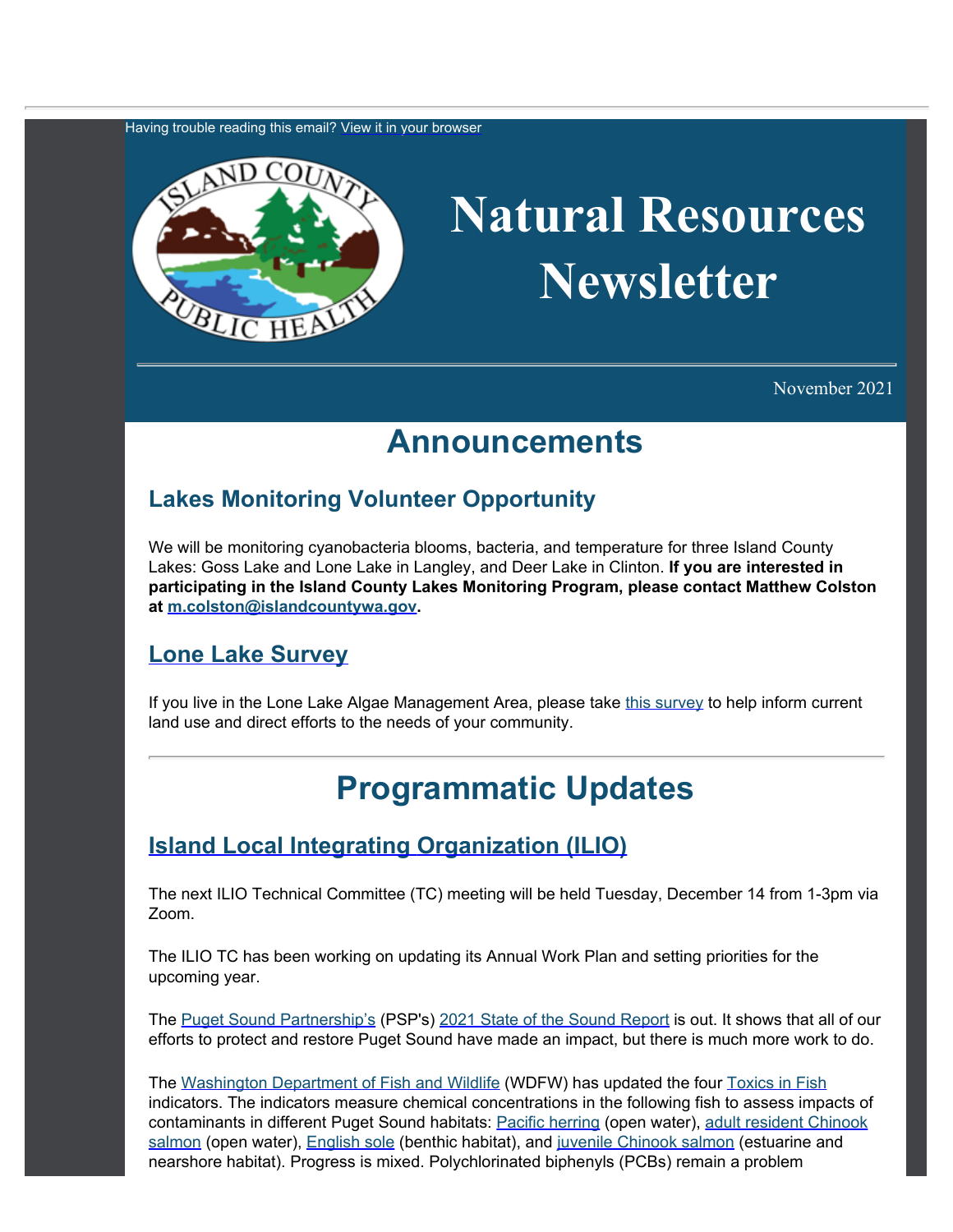throughout the region, Polybrominated diphenyl ethers (PBDEs) are being reduced but remain a high concern for juvenile Chinooks in Snohomish and Puyallup rivers. Pulmonary arterial hypertension (PAH)-induced liver disease in English sole has dramatically improved at several locations.

Be sure to check **[ILIO's website](https://www.islandcountywa.gov/Health/DNR/ILIO/Pages/ILIO-Agendas--Minutes.aspx?utm_content=&utm_medium=email&utm_name=&utm_source=govdelivery&utm_term=)** for upcoming meeting agendas and minutes.

## **[Marine Resources Committee \(MRC\)](https://www.islandcountymrc.org/?utm_content=&utm_medium=email&utm_name=&utm_source=govdelivery&utm_term=)**

The next MRC meeting will be held Tuesday, December 7 from 3-5pm via Zoom.

The MRC's 2021 annual report is available on our website. From monitoring on the beach and in the water to pulling weeds at a restoration site to educating elected officials, our volunteers have been hard at work, using their skills and expertise to advance marine resource protection and recovery. Learn all about it [here](https://www.islandcountymrc.org/media/20108/1-24-2021-annual-report-with-cover-page.pdf?utm_content=&utm_medium=email&utm_name=&utm_source=govdelivery&utm_term=)!

You can also read more in-depth project reports on each of the project pages:

- [Forage Fish](https://www.islandcountymrc.org/projects/forage-fish-survey/?utm_content=&utm_medium=email&utm_name=&utm_source=govdelivery&utm_term=)
- <u>[Bull Kelp](https://www.islandcountymrc.org/projects/bull-kelp-monitoring/?utm_content=&utm_medium=email&utm_name=&utm_source=govdelivery&utm_term=)</u>
- **[Needs Assessment](https://www.islandcountymrc.org/projects/2021-needs-assessment/?utm_content=&utm_medium=email&utm_name=&utm_source=govdelivery&utm_term=)**



Thank you to all of the volunteers who came out to Cornet Bay and helped with vegetation maintenance at the MRC's restoration site in October! This event was hosted along with the **[Whidbey Island](https://www.whidbeycd.org/?utm_content=&utm_medium=email&utm_name=&utm_source=govdelivery&utm_term=) [Conservation District](https://www.whidbeycd.org/?utm_content=&utm_medium=email&utm_name=&utm_source=govdelivery&utm_term=).** 

MRC's Forage Fish monitoring teams are out on the beach every month, **and the program is looking for more volunteers!** Monitoring for forage fish eggs provides important data that contributes to the health of marine life. If volunteering to be a part of this community science effort is something that piques your interest, please contact Ann Prusha at [a.prusha@islandcountywa.gov](mailto:a.prusha@islandcountywa.gov) or 360-678-2347. We are especially looking for people in or willing to commute to the Langley and Greenbank areas.

Be sure to check [MRC's website](https://www.islandcountymrc.org/meetings-events/?utm_content=&utm_medium=email&utm_name=&utm_source=govdelivery&utm_term=) for upcoming meetings, agendas, and minutes.

#### **[Salmon Recovery](https://www.islandcountywa.gov/Health/DNR/Salmon/Pages/Home.aspx?utm_content=&utm_medium=email&utm_name=&utm_source=govdelivery&utm_term=)**

The next Island County Salmon Recovery Technical and Citizen Committee (SRTCC) meeting will be held Wednesday, December 15 from 1-3pm via Zoom.

The [Salmon Recovery Funding](https://rco.wa.gov/boards/salmon-recovery-funding-board/?utm_content=&utm_medium=email&utm_name=&utm_source=govdelivery&utm_term=) [Board](https://rco.wa.gov/boards/salmon-recovery-funding-board/?utm_content=&utm_medium=email&utm_name=&utm_source=govdelivery&utm_term=) approved both of the projects that SRTCC submitted! The first project is Hoypus Point Shoreline Restoration. This project, located at Deception Pass State Park, will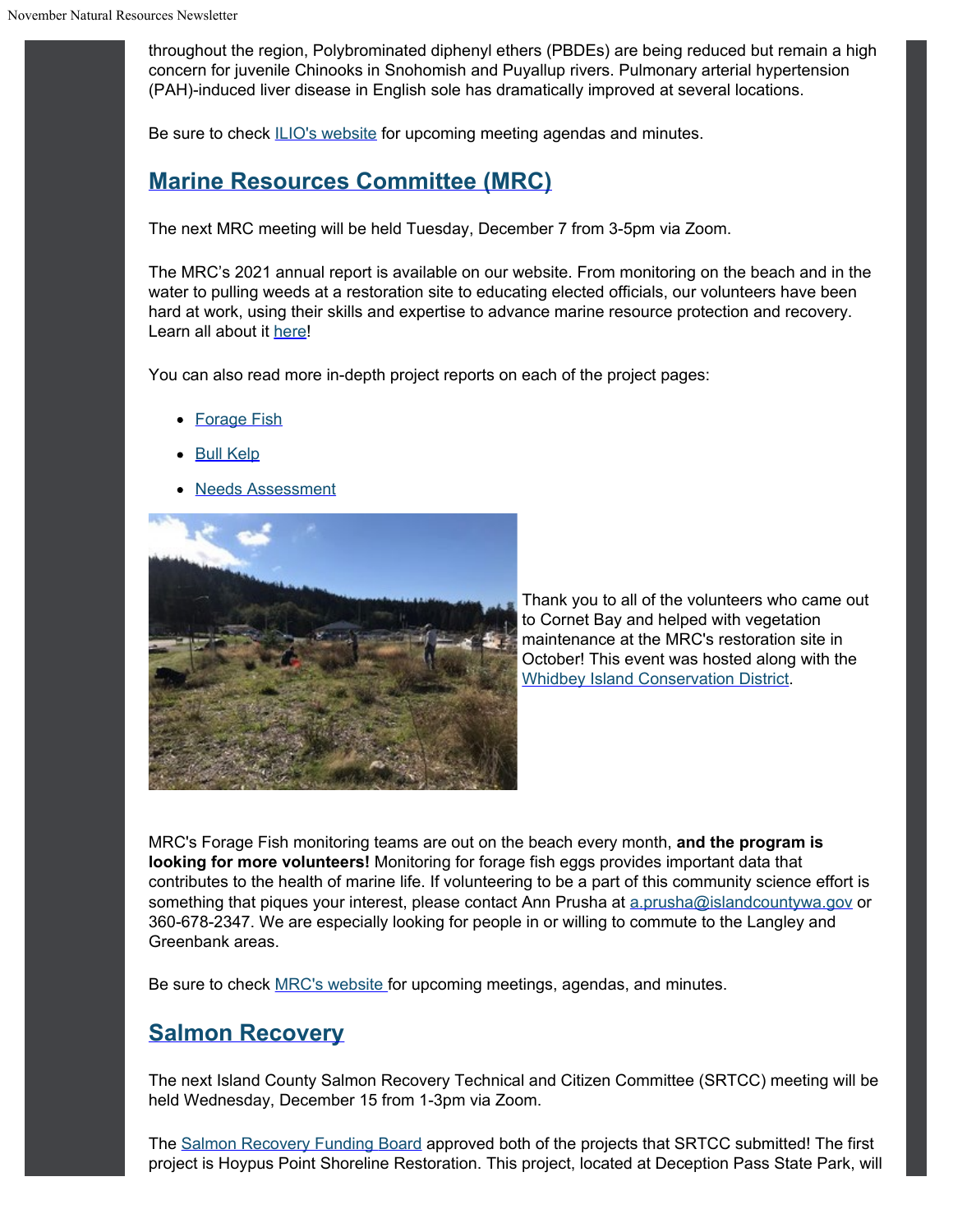involve the removal of approximately 350 linear feet of shoreline armor and up to 1/3 acre of fill to reestablish nearshore processes at Hoypus Point. The second project is Polnell Armor Removal. This project, located on the Seaplane base, Naval Air Station Whidbey Island, will involve the removal of approximately 2,000 tons of armor rock and debris along 1,400 feet of shoreline, removal of fill, and decommissioning of approximately 500 linear feet of road prism.



*Hoypus Point. Photo credit: Northwest Straits Foundation*

If you are able to provide a business perspective to salmon recovery, SRTCC can benefit greatly from your experience. SRTCC is looking for a member who is able to serve by helping the group view salmon recovery through a business/economic lens. Please contact Jenn Johnson at [Jennifer.Johnson@islandcountywa.gov](mailto:Jennifer.Johnson@islandcountywa.gov) if you or someone you know is interested in this opportunity.

SRTCC's Coordinator, Dawn Spilsbury Pucci, has stepped down from her role. Dawn has been an incredible champion of salmon recovery efforts in Island County and across the region. She will be greatly missed. Thank you, Dawn, for your years of service, and we are excited to see the amazing work that you will continue to do in your next chapter.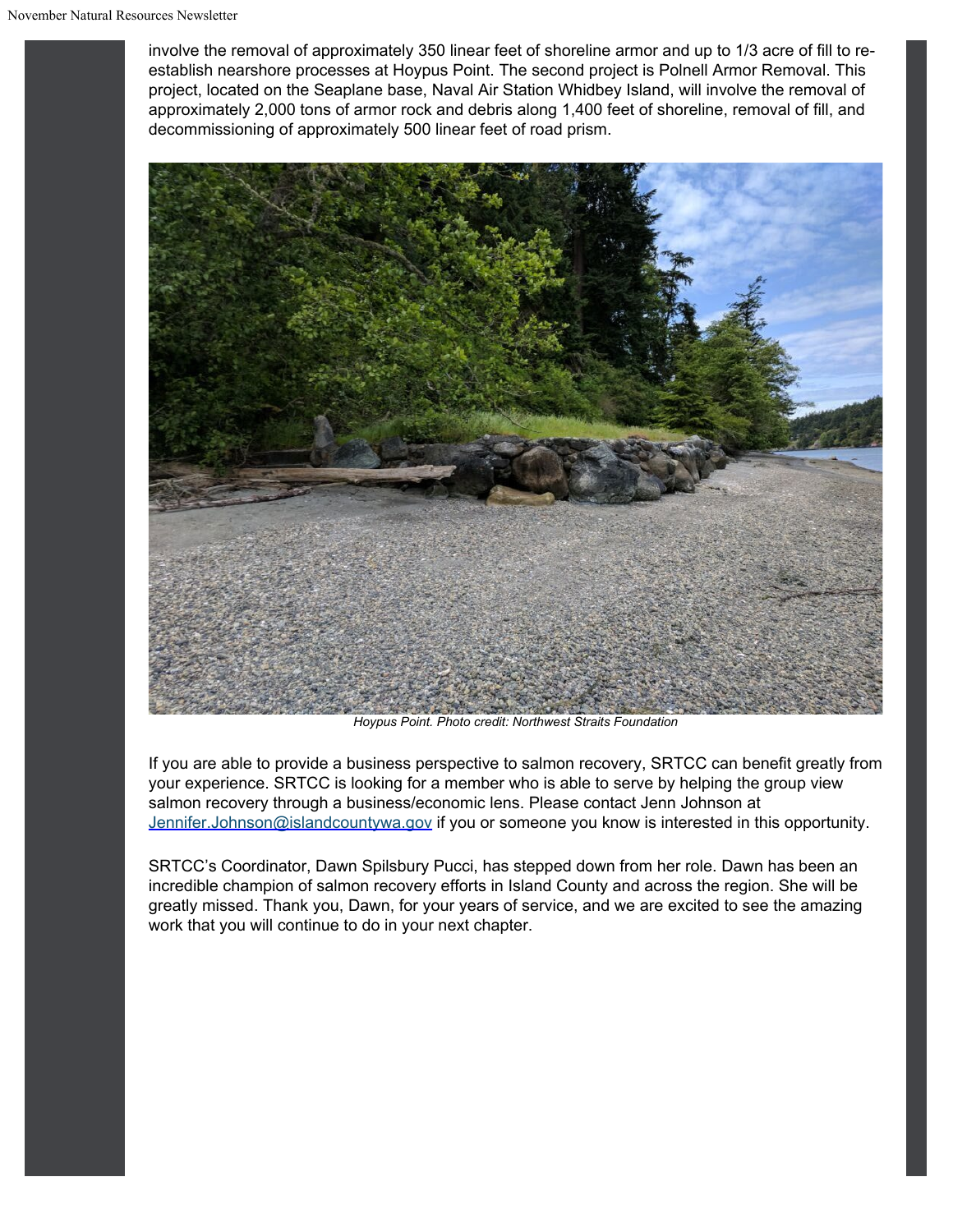

*So long and thanks for all the fish! Top two photos from Island County DNR, bottom photo from Dawn Spilsbury Pucci.*

Be sure to check out the [Salmon Recovery website](https://www.islandcountywa.gov/Health/DNR/Salmon/Pages/Salmon-Technical-Advisory-Group.aspx?utm_content=&utm_medium=email&utm_name=&utm_source=govdelivery&utm_term=) for meeting information.

# **Resources and Interesting Reads**

#### **Local News**

[The Stillaguamish Tribe](https://www.goskagit.com/scnews/news/stillaguamish-tribe-buys-triangle-cove-on-camano-to-preserve-estuary/article_a096b8d1-1754-526f-8fb1-6140948e48e7.html?utm_content=&utm_medium=email&utm_name=&utm_source=govdelivery&utm_term=#:~:text=The%20Stillaguamish%20Tribe%20of%20Indians%20last%20week%20announced,the%20Stillaguamish%20River%20delta%2C%20according%20to%20the%20tribe.) [bought Triangle Cove](https://www.goskagit.com/scnews/news/stillaguamish-tribe-buys-triangle-cove-on-camano-to-preserve-estuary/article_a096b8d1-1754-526f-8fb1-6140948e48e7.html?utm_content=&utm_medium=email&utm_name=&utm_source=govdelivery&utm_term=#:~:text=The%20Stillaguamish%20Tribe%20of%20Indians%20last%20week%20announced,the%20Stillaguamish%20River%20delta%2C%20according%20to%20the%20tribe.)! On Camano Island, near Barnum Point, 219 acres of this estuary is set to be permanently protected. "Protecting and restoring these wetlands can help iconic and imperiled salmon, endangered Southern Resident orcas and countless other species, from crabs to birds, wildlife officials and researchers have said."

The [Whidbey Island](https://www.whidbeycd.org/?utm_content=&utm_medium=email&utm_name=&utm_source=govdelivery&utm_term=) [Conservation District's](https://www.whidbeycd.org/?utm_content=&utm_medium=email&utm_name=&utm_source=govdelivery&utm_term=) Annual Native Bareroot Plant Sale is happening now, and runs through Thursday, December 30. Check out their [Plant Sale Storefront](https://r20.rs6.net/tn.jsp?c=IvhEA9BE_U0DlggKvMkq2vZ4F7ZfOdZWJzcjHvtHz3jSD_5iryBIgA%3D%3D&ch=YlZ_3Uql-b3M2fN9nJKrWlBwv0dgctHE7vceoMFj3K-CT5LbzPpY1A%3D%3D&f=001O8LrTlK0NT3qwMNtHWypjQfwbapXfxhw_qothjzv7kdtOwEbl64pq7eto01xCEdjIcrNlrICEeKRhZkOQ0WrKrWRvRk0jjx1-Xi-2YBHnmYuEbTLsQymZocaRu60n-9a82g3swiUhfeCBqcnYQP9Cxm9WAMNOF4oDkbNY3dKG68303IUL5S71UJAn_eU5Mz9nYiFtfkzilYh5g-iwuxrY6Z6oS7ZJLIgmcYI5v9WnwI%3D&utm_content=&utm_medium=email&utm_name=&utm_source=govdelivery&utm_term=).

## **Funding Opportunities**

The [Washington State Clean](https://parks.state.wa.us/758/Clean-Vessel-Act-Grant-Program?utm_content=&utm_medium=email&utm_name=&utm_source=govdelivery&utm_term=) [Vessel Act Grant Program \(CVA\)](https://parks.state.wa.us/758/Clean-Vessel-Act-Grant-Program?utm_content=&utm_medium=email&utm_name=&utm_source=govdelivery&utm_term=) is now accepting applications for the 2021-2022 grant cycle. This program provides grant funding for the construction, renovation, operation and ongoing maintenance of sewage disposal systems serving recreational boaters. Public and private entities are eligible to apply. [Visit here](https://parks.state.wa.us/758/Clean-Vessel-Act-Grant-Program?utm_content=&utm_medium=email&utm_name=&utm_source=govdelivery&utm_term=) for more details. Applications are due by Friday,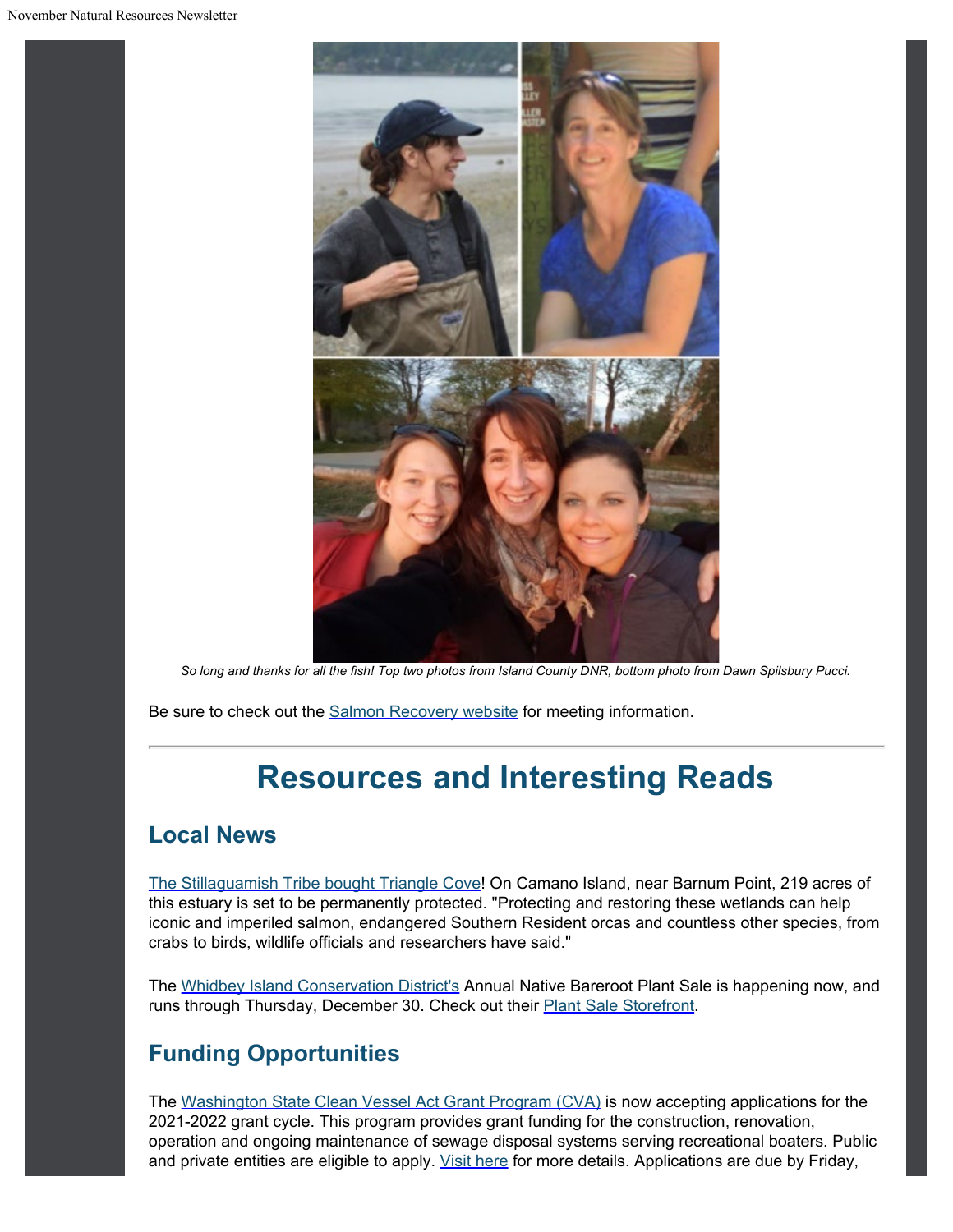January 21, 2022.

Check out the [Estuary and Salmon](https://wdfw.wa.gov/species-habitats/habitat-recovery/nearshore/conservation/programs/esrp?utm_content=&utm_medium=email&utm_name=&utm_source=govdelivery&utm_term=) [Restoration Program](https://wdfw.wa.gov/species-habitats/habitat-recovery/nearshore/conservation/programs/esrp?utm_content=&utm_medium=email&utm_name=&utm_source=govdelivery&utm_term=) (ESRP) Regional Pre-Design (Learning Program) [Request for Proposals](https://wdfw.wa.gov/sites/default/files/2021-11/2022_esrp_learning_rfp_final_1.pdf?utm_content=&utm_medium=email&utm_name=&utm_source=govdelivery&utm_term=). The ESRP Learning Program is a unique funding source that supports scientific investigations that directly inform nearshore process-based restoration with the goal of increasing the efficiency and effectiveness of future capital restoration projects. [Visit here](https://wdfw.wa.gov/species-habitats/habitat-recovery/nearshore/conservation/programs/esrp/learning-grant?utm_content=&utm_medium=email&utm_name=&utm_source=govdelivery&utm_term=) for more details. There will be an [informational webinar](https://teams.microsoft.com/dl/launcher/launcher.html?deeplinkId=98513fa5-ac52-47c3-a84c-5dead16fb380&directDl=true&enableMobilePage=true&msLaunch=true&suppressPrompt=true&type=meetup-join&url=%2F_%23%2Fl%2Fmeetup-join%2F19%3Ameeting_NmVmNjE5MjQtZWVmZC00ZDZiLWJiZjctZDNiYmM2YTdjMGQ2%40thread.v2%2F0%3Fcontext%3D%257b%2522Tid%2522%253a%252211d0e217-264e-400a-8ba0-57dcc127d72d%2522%252c%2522Oid%2522%253a%2522329c0f7b-d633-4ac8-b1df-8441bbde2d6d%2522%257d%26anon%3Dtrue&utm_content=&utm_medium=email&utm_name=&utm_source=govdelivery&utm_term=) on Tuesday, November 23 from 3-4pm, which will be recorded and posted to the [Learning](https://wdfw.wa.gov/species-habitats/habitat-recovery/nearshore/conservation/programs/esrp/learning-grant?utm_content=&utm_medium=email&utm_name=&utm_source=govdelivery&utm_term=) [Program website.](https://wdfw.wa.gov/species-habitats/habitat-recovery/nearshore/conservation/programs/esrp/learning-grant?utm_content=&utm_medium=email&utm_name=&utm_source=govdelivery&utm_term=) Pre-proposals are due by Tuesday, January 25, 2022.

#### **Learn**

The **[Thurston Climate Action](https://thurstonclimateaction.org/?utm_content=&utm_medium=email&utm_name=&utm_source=govdelivery&utm_term=) [Team](https://thurstonclimateaction.org/?utm_content=&utm_medium=email&utm_name=&utm_source=govdelivery&utm_term=)** has a series of upcoming events the weeks of November 8 and 15. [Visit here](https://thurstonclimateaction.org/upcoming-events/?utm_content=&utm_medium=email&utm_name=&utm_source=govdelivery&utm_term=) for more details.

The [Whidbey Island](https://www.whidbeycd.org/?utm_content=&utm_medium=email&utm_name=&utm_source=govdelivery&utm_term=) and [Snohomish Conservation](https://snohomishcd.org/?utm_content=&utm_medium=email&utm_name=&utm_source=govdelivery&utm_term=) [Districts](https://snohomishcd.org/?utm_content=&utm_medium=email&utm_name=&utm_source=govdelivery&utm_term=) are hosting a couple of virtual training opportunities to learn about raingardens. At the first one, <u>[Is Your Raingarden](https://snohomishcd.org/events-workshops/2021/11/18/rain-garden-training-for-professionals-webinar-74s2d?utm_content=&utm_medium=email&utm_name=&utm_source=govdelivery&utm_term=) [Working?](https://snohomishcd.org/events-workshops/2021/11/18/rain-garden-training-for-professionals-webinar-74s2d?utm_content=&utm_medium=email&utm_name=&utm_source=govdelivery&utm_term=),</u> you can learn about rain garden and bioretention assessment protocols. It takes place on Tuesday, November 16 at 6pm. The second one, [Rain Garden Training](https://snohomishcd.org/events-workshops/2021/11/18/rain-garden-training-for-professionals-webinar?utm_content=&utm_medium=email&utm_name=&utm_source=govdelivery&utm_term=) [for Professionals](https://snohomishcd.org/events-workshops/2021/11/18/rain-garden-training-for-professionals-webinar?utm_content=&utm_medium=email&utm_name=&utm_source=govdelivery&utm_term=), will help you learn how to build, plan, and maintain a rain garden, whether it's your own or a client's. It takes place on Thursday, November 18 from 6-8:30pm.



*Raingarden example. Image Credit: Rain Dog Designs (click image for source).*

[Sea Grant](https://seagrant.noaa.gov/?utm_content=&utm_medium=email&utm_name=&utm_source=govdelivery&utm_term=) has a webinar series about using community science to make decisions. The recording for last month's webinar, "Using Community Science for Decision Making: Coastal Flooding," has been posted to the Woods Hole Oceanographic Institution's [YouTube page](https://www.youtube.com/watch?utm_content=&utm_medium=email&utm_name=&utm_source=govdelivery&utm_term=&v=gQtvjyJqXAg). The next webinar series will focus on beach monitoring data and will take place on Wednesday, November 17 from 12-1pm PST. [Register here.](https://cornell.zoom.us/webinar/register/WN_AiaFuUg-Qnu5D3mzMEN4nA?utm_content=&utm_medium=email&utm_name=&utm_source=govdelivery&utm_term=)

The virtual 2022 [Salish Sea Ecosystem](https://salishseaconference.com/?utm_content=&utm_medium=email&utm_name=&utm_source=govdelivery&utm_term=) [Conference](https://salishseaconference.com/?utm_content=&utm_medium=email&utm_name=&utm_source=govdelivery&utm_term=) will be held April 26-28. The subject will be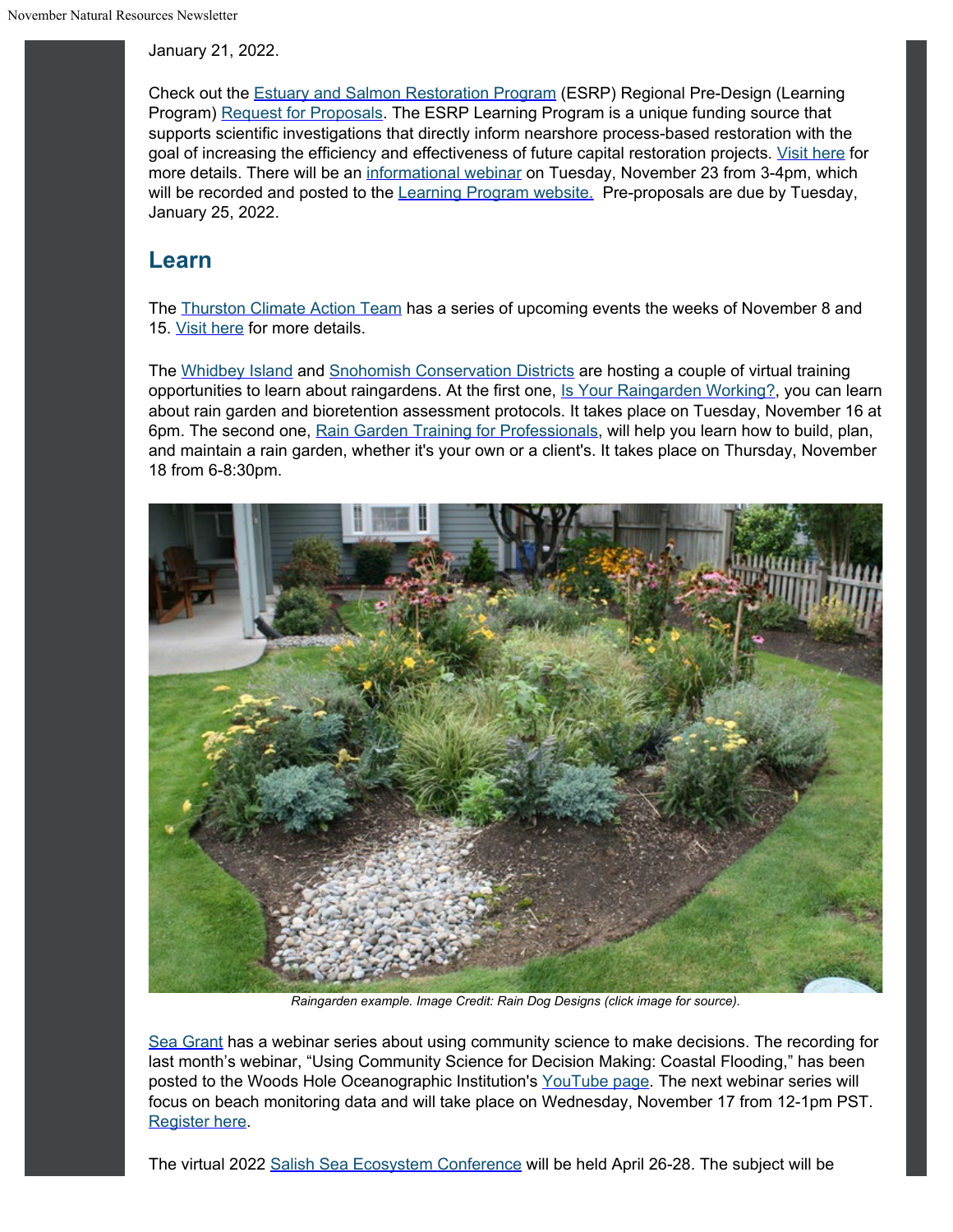Honoring our Ancestors: Visions for Future Generations and the Salish Sea. Registration will open in December.

Check out this [New York Times article](https://www.nytimes.com/2021/10/22/opinion/lummi-climate-change-port-terminal.html?utm_content=&utm_medium=email&utm_name=&utm_source=govdelivery&utm_term=) about the legal framework for Native American rights for salmon fishing.

The [Puget Sound Marine](https://www.psp.wa.gov/psmarinewatersoverview.php?utm_content=&utm_medium=email&utm_name=&utm_source=govdelivery&utm_term=#:~:text=A%20new%20report%20details%20the,marine%20life%20and%20seafood%20consumers) [Waters 2020 Overview](https://www.psp.wa.gov/psmarinewatersoverview.php?utm_content=&utm_medium=email&utm_name=&utm_source=govdelivery&utm_term=#:~:text=A%20new%20report%20details%20the,marine%20life%20and%20seafood%20consumers) is now out. It provides a collective view of 2020 Puget Sound marine water quality and conditions and associated biota from comprehensive monitoring and observing programs.

# **Act!**

The [Washington State](https://ecology.wa.gov/?utm_content=&utm_medium=email&utm_name=&utm_source=govdelivery&utm_term=) [Department of Ecology](https://ecology.wa.gov/?utm_content=&utm_medium=email&utm_name=&utm_source=govdelivery&utm_term=) (Ecology) is considering revisions to [chapter](https://apps.leg.wa.gov/WAC/default.aspx?cite=173-201A&utm_content=&utm_medium=email&utm_name=&utm_source=govdelivery&utm_term=) [173-201A](https://apps.leg.wa.gov/WAC/default.aspx?cite=173-201A&utm_content=&utm_medium=email&utm_name=&utm_source=govdelivery&utm_term=) [WAC \(salmon spawning habitat\), Water Quality Standards for](https://apps.leg.wa.gov/WAC/default.aspx?cite=173-201A&utm_content=&utm_medium=email&utm_name=&utm_source=govdelivery&utm_term=) [Surface Waters of the State of](https://apps.leg.wa.gov/WAC/default.aspx?cite=173-201A&utm_content=&utm_medium=email&utm_name=&utm_source=govdelivery&utm_term=) [Washington.](https://apps.leg.wa.gov/WAC/default.aspx?cite=173-201A&utm_content=&utm_medium=email&utm_name=&utm_source=govdelivery&utm_term=) Please provide comments on the draft rulemaking language, including the Preliminary Technical Support Document, Preliminary Implementation Plan, and Preliminary Regulatory Analyses by Thursday, December 16. All draft documents, public hearing information, and instructions on how to comment are on Ecology's [rulemaking webpage.](https://ecology.wa.gov/Regulations-Permits/Laws-rules-rulemaking/Rulemaking/WAC173-201A-Salmon-spawning-habitat?utm_content=&utm_medium=email&utm_name=&utm_source=govdelivery&utm_term=)

WDFW is seeking public comment on their draft recovery plan for pinto abalone, a large species of sea snail that was listed as endangered in Washington in 2019. The recovery plan is available [here,](https://wdfw.wa.gov/publications/02284?utm_content=&utm_medium=email&utm_name=&utm_source=govdelivery&utm_term=) and the public can provide comment on the plan [here](https://publicinput.com/PintoAbalone?utm_content=&utm_medium=email&utm_name=&utm_source=govdelivery&utm_term=) until Thursday, January 6, 2022.



*Pinto abalone. Photo by Taylor Frierson (click image for source).*

# **Event Rundown**

| Monday,<br>November 15 | The Municipal Research and Services Center of Washington is hosting a Developing<br>a Local Climate Action Strategy: Approaches for Washington Local<br>Governments webinar, which will take place at 12pm. |
|------------------------|-------------------------------------------------------------------------------------------------------------------------------------------------------------------------------------------------------------|
| Tuesday,               | The Is Your Raingarden Working? virtual training will be held at 6pm.                                                                                                                                       |